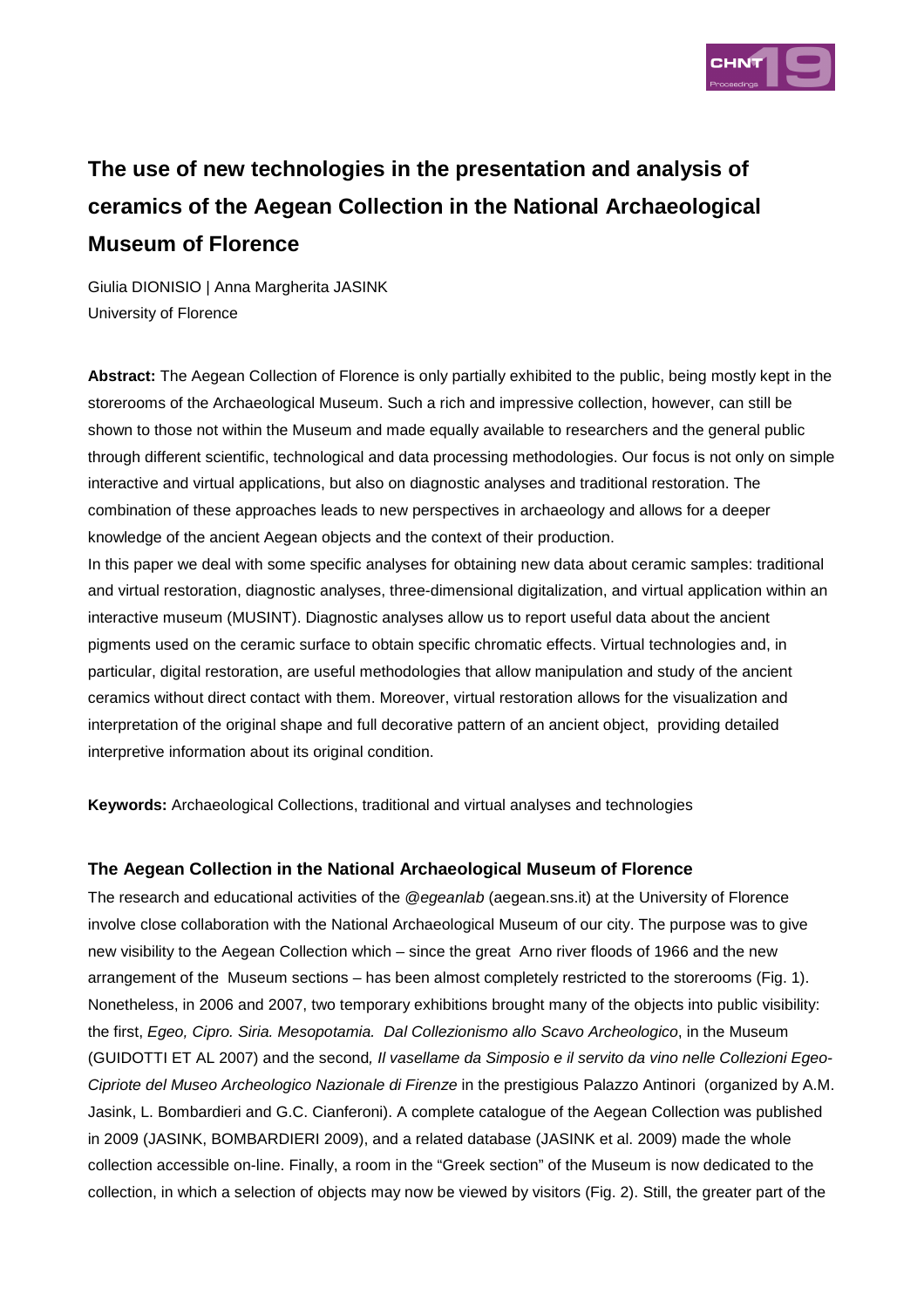

Collection is still in the storerooms and, now, a series of research programs have been developed in order to fully describe all the objects by provenance, historical and archaeological context, with the support of data achievable by new diagnostic analyses and data processing technologies.

(A.M.J.)



Fig. 1 – The storerooms of the National Archaeological Museum (Copyright: archeotoscana.wordpress.com)



Fig. 2 – The Aegean collection visible for the Museum's visitors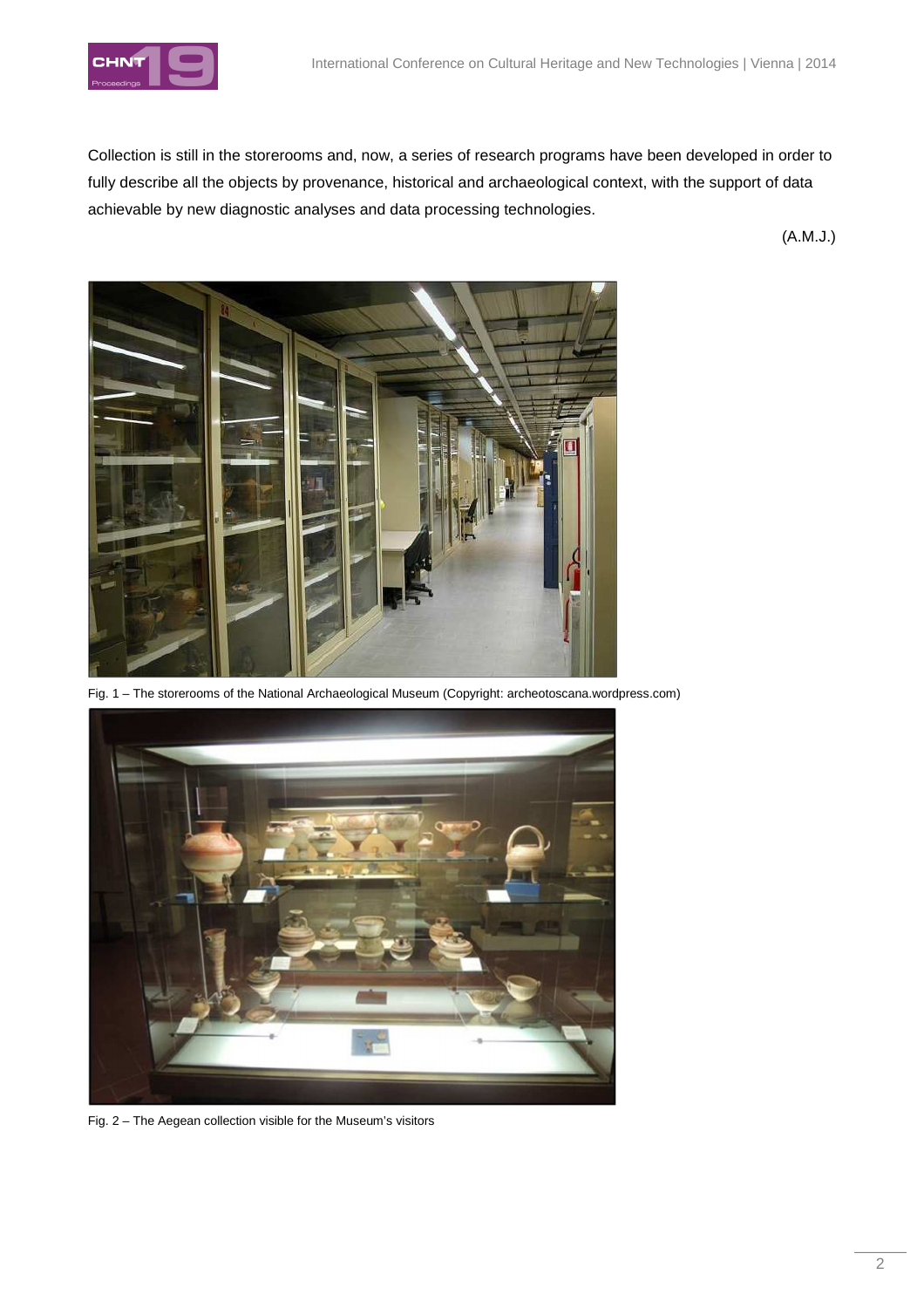

# **Scientific, technological and data processing methodologies**

The collaboration of science and technology for archaeological and artistic research has allowed us, in recent years, to uncover novel aspects and details of archaeological material. As already noted above, many such collections are not fully exhibited in museums because of, for example, lack of exhibition space, poor preservation of objects or their fragile and fragmentary state. One major point is that the fragmentary and fragile state of the items prevents a traditional restoration required for their significant exhibition. The combined use of art and science methodology can lead to important and unexpected information on artefacts concerning their particular decorative motifs and production technology. Consequently, application of new diagnostic tools to collections not otherwise accessible and the ability to compare such results with a series of other studies will increasingly be of great help in better understanding production processes in ancient civilizations.

The Aegean Collection in the National Archaeological Museum of Florence in recent years has become an important case study in the convergence of science, archaeology and technology. Both traditional and virtual restoration methods, diagnostic analyses and the exhibition of the objects in an interactive museum (MUSINT), allowed a great part of the collection to be seen by a heterogeneous public (children, adults and experts) and to be studied extensively.

(A.M.J.)

#### **Virtual and traditional restoration**

Many of the Aegean ceramic artefacts in the storerooms of the Archaeological Museum of Florence have need of substantial restoration. Most of those were restored in the past using unsuitable materials and their conservation has been compromised over the time. Others are too fragmentary or fragile to be subjected to integration operations because the integration of the missing parts would prevail over the original, leading to possible arbitrary and unreliable reconstructions, besides exposing the artefacts to risks of breakage. Therefore, recourse to traditional restoration for damaged and abraded surfaces or to the integration of chromatic decorations lost over the time is unsuitable. In these circumstances, our program is based on virtual restoration -- a new technology widely applied in recent years for cultural heritage preservation. Virtual restoration is a non-invasive technique operating on digital bi- or tri-dimensional reproductions of the objects and carrying out the restoration without a physical contact with the artefacts and without moving them out of the shelves. This makes it possible to attempt structural reconstructions with alternative methods.

An example is a stirrup jar from Rhodes (invt. 198761) on which both a traditional and a virtual restoration was carried out for educational purposes (Fig. 3).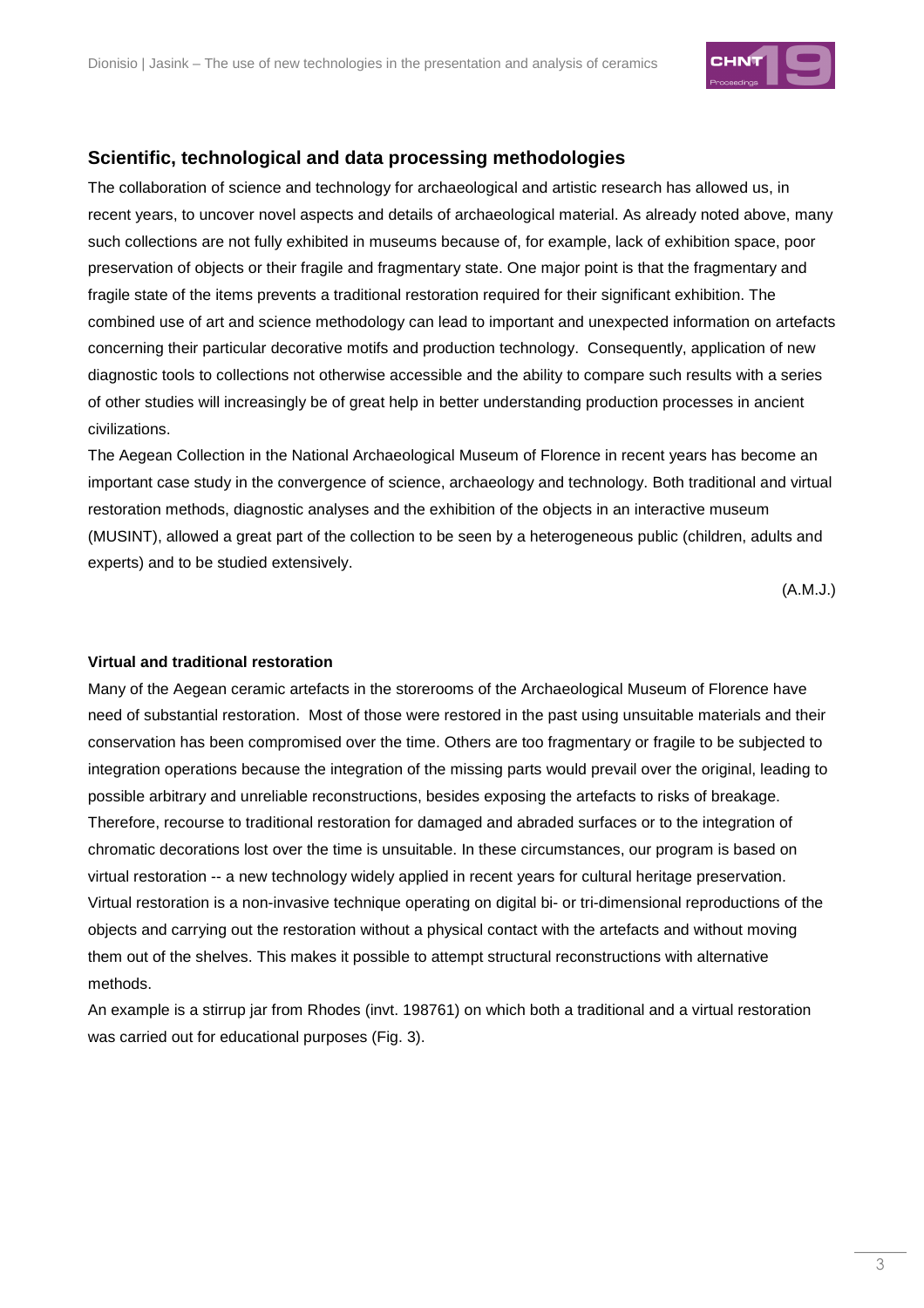





Fig. 3 – The Stirrup Jar invt. 198761: traditional and virtual restoration

## The traditional restoration

Traditional restoration made apparent the function of the object. Highly fragmented, with the base totally missing (Fig. 4), a previous restoration made in the early 1900s reassembled and partially reconstructed the preserved parts using unsuitable materials (adhesives and fillers) which impaired the original colours of the surface.

After removal of the old restoration, powders covering the surface of the fragments were removed by cleaning with demineralized water and traces of adhesives eliminated with cotton swabs soaked in acetone. The fragments were then glued with a warm resin (Polyvinyl Acetate). The fragmentary object has been only partially integrated with a wax-based product (named I76) to avoid the dominance of the reconstruction over the original.



Fig. 4 – The Stirrup Jar invt. 198761 before the traditional restoration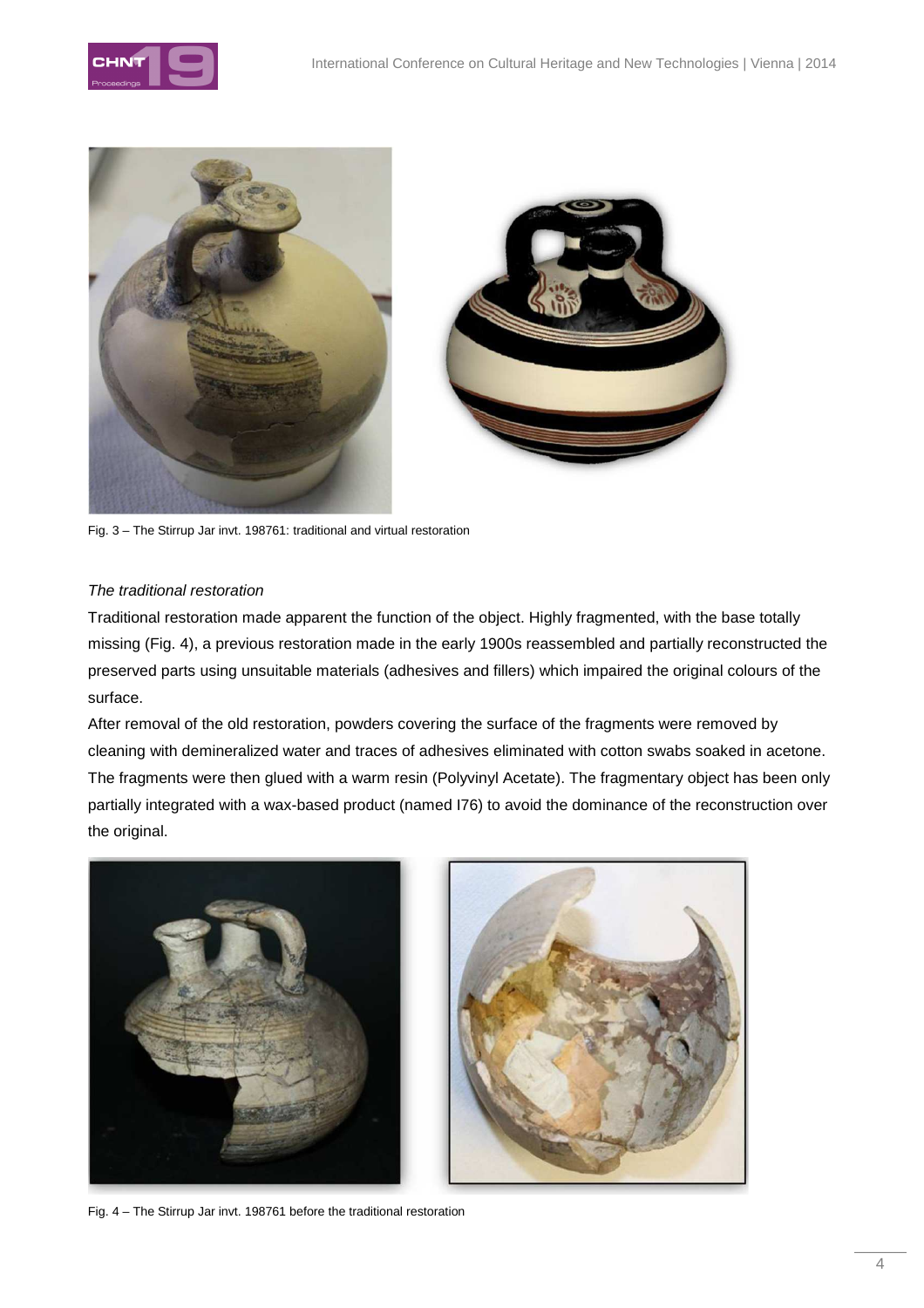

## The virtual restoration

The virtual restoration was carried out in collaboration with the DREAMSLab (Distributed Research Environment Advanced Modeling and Simulation Laboratory) at the Scuola Normale Superiore of Pisa. The missing parts and the lost decorative motifs were reconstructed restoring the object to its presumed original state. The first step for the virtual reconstruction of the jar was the three-dimensional acquisition through the combined use of NextEngine 3D laser scanner and photogrammetry techniques. The 3D model was imported in Blender, an open source 3D graphics and animation software, to model the missing parts. The shape was reconstructed from the geometric analysis of the fragments and morphological characteristics on one side and by comparisons with similar artefacts on the other. The colours were generated relying on decorations in the best preserved parts of the fragments.

(G.D.)

## **Diagnostic analyses**

A large set of Minoan Kamares pottery is conserved in the National Archaeological Museum of Florence. This ceramic class, developed in Crete during the Protopalatial period, is characterized by the variety of forms and by the peculiarity and beauty of decorative motifs, realized with three main colours, white, red and orange applied on a black surface.

This collection has recently been the object of diagnostic tests for the characterization of the pigments (FRATINI 2012).

Raman spectroscopy was used to obtain information on the chemical composition of selected samples. This is a non-invasive and non-destructive technique particularly suited for in-situ analysis of colour layers. A monochromatic (laser) radiation hits the surface of an object and a small fraction of the radiation is scattered by the molecules at different energies than the incident radiation. The different scattered energies (Raman effect), collected, revealed by a detector and displayed as a spectrum, are determined by the chemical structure of the scattering molecules.

The same Kamares samples were also analysed at the Scanning Electron Microscope (SEM/EDS – Scanning Electron Microscope/Energy Dispersive System) for a complete pigments characterization. This technique effectively investigates in depth and at high magnification both the morphology and the chemical composition of the substances.

The SEM/EDS data have confirmed most of the Raman findings on pigments composition.

As an example, Raman data on the chemical composition of the orange pigment on two Kamares samples (Invt. n. 84055 and 223435) on two areas of uniform colour have shown the presence of an iron oxide, hematite (Fe<sub>2</sub>O<sub>3</sub>), along with the forsterite (Mg<sub>2</sub>SiO<sub>4</sub>), a silicate mineral of the olivine group.

For the conical cup n. 84055, the presence of ghoetite (FeO(OH)), an iron hydroxide of the jasper group, was also detected (FRATINI 2012: 54-56, catalogue n. 5 and 15).

These results were of considerable interest since they may be compared with the Raman analysis of the orange pigment on two Kamares Ware in the Pigorini Museum of Rome (DIONISIO 2015). That analysis revealed a similar chemical composition of the pigment, with presence of hematite and forsterite and traces of magnetite ( $Fe<sub>3</sub>O<sub>4</sub>$ ).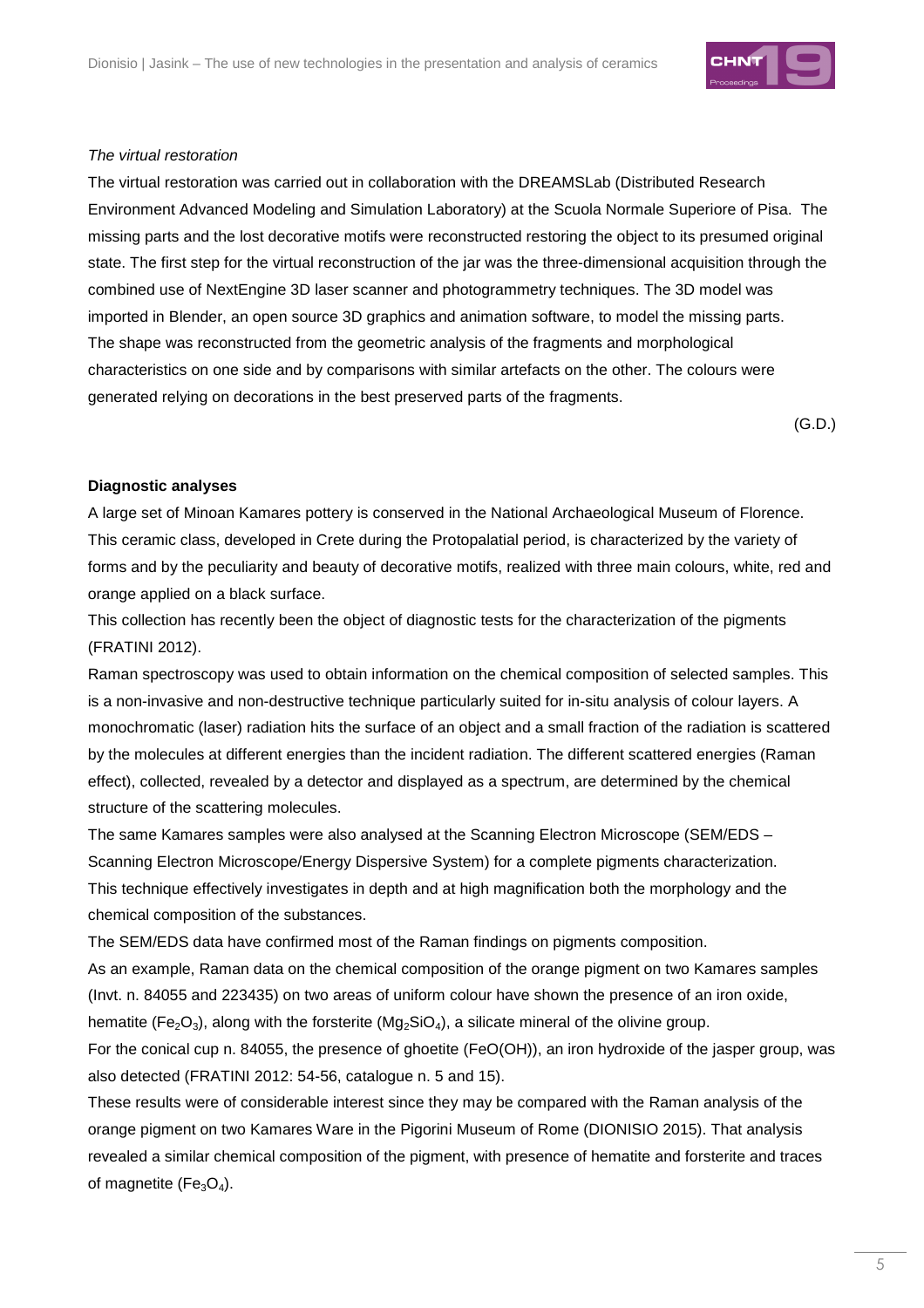

Given the few available archaeometric studies of the pigments of this ceramic class, analysis of the Florentine Kamares Ware collection also yielded important information on the chemical structure of the less studied red and orange pigments and their application method to the ceramic body.

 $(G.D.)$ 

## **Virtual application: the MUSINT project**

Last year, we reported on our MUSINT project (http://musint.dreams.sns.it/) in a dedicated Round Table Discussion at this Conference, MUSINT - Interactive Museum – (JASINK ET AL 2011) deals first of all with the objects kept in the archaeological museums of Tuscany. MUSINT is organized in five main geographical areas represented in the objects preserved in the museums: Greece Mainland, Crete, Cyclades, Rhodes, and Cyprus. The user can view the history and the artistic production of each area. The project site contains images, drawings, photographs and explanatory texts and, of great importance, faithful digital 3-dimensional reproductions of several archaeological artefacts. This latter feature allows for a direct interaction between users and archaeological objects and is a useful tool for both scientific research and teaching purposes. An educational project was designed for primary school children to introduce pupils to the history, mythical stories and the artistic production of the Aegean world through such legendary characters as Minotaurus for Crete and Agamemnon for the Mycenaean world (Fig. 5) (DIONISIO 2011).

During the year, the MUSINT project has been greatly implemented in different directions, all intended to offer greater knowledge of the archaeological collections and their environment to a large audience. Since 2013, the MUSINT project and its didactic section have been presented with success in a primary school of a town nearby Florence (Montelupo Fiorentino). In the next years the collaboration with the Montelupo school will be further pursued, proposing new models and new myths and characters.

This is a good demonstration of the opportunities for the Museum to encounter the city and interact with a larger audience, which can both be realized and made easier by technological devices.

(A.M.J.)